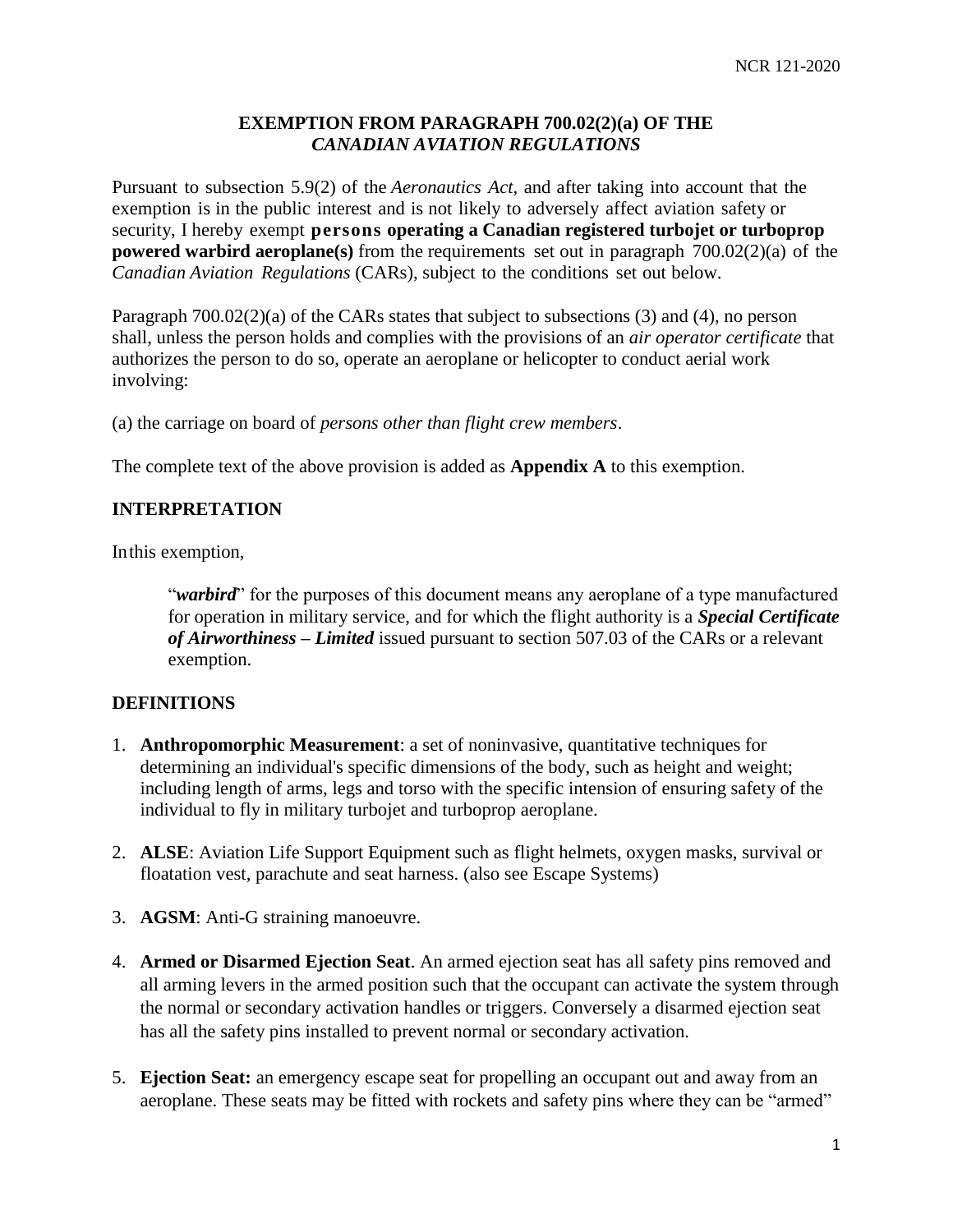and "disarmed". Ejection seats may also be used in an inert (fixed) state. When the seat(s) are inert the operator shall post a placard in each cockpit position to alert the occupant of that fact.

*Note*: Ejection seats are often referred to as "hot" for fully operational seats capable of ejection or "cold" for seats rendered inert.

- 6. **Escape System(s):** For the purposes of this document, an Escape System(s) shall include all of the following items as applicable to each aeroplane:
	- a. Aeroplane windows, doors or canopy that can be jettisoned by hand or mechanically and may include explosive devices.
	- b. Aeroplane seat system to include harness, built-in parachute and or survival kit and any fitted ejection handles, covers or pins.
	- c. ALSE: Pilot or passenger worn equipment such as helmet with visor and oxygen mask, anti-gravity trousers (g-suit), survival vest, personal floatation device (mae west vest), ejection seat harness or connections and parachute.
- **7. Hard Deck:** For the purposes of this document, a Hard Deck is an imaginary altitude above ground used to symbolize the ground during flight. This hard floor, represented in feet above ground, is to ensure a safety altitude for aerobatics or training such as simulating different low energy approach and overshoot techniques.
- 8. **PIC**: Pilot in Command

### **PURPOSE**

This exemption allows a person who does not hold an Air Operator Certificate (AOC) issued under Subpart 702 of the CARs but has the qualifications mentioned herein, to conduct aerial work involving the carriage for hire or reward of persons other than flight crew members while operating a Canadian registered turbojet or turboprop powered aeroplane(s) with a *Special Certificate of Airworthiness - Limited* meeting the description of warbird.

### **APPLICATION**

This exemption applies to a person when operating a Canadian registered turbojet or turboprop powered aeroplane(s) with a **Special Certificate of Airworthiness - Limited** and meeting the description of warbird to conduct aerial work involving the carriage for hire and reward of persons other than flight crew members **without holding an AOC or PORD**. This exemption may only be applied to aeroplanes with a maximum seating capacity of 4 seats.

The exemption ceases to apply to a person operating a Canadian registered turbojet or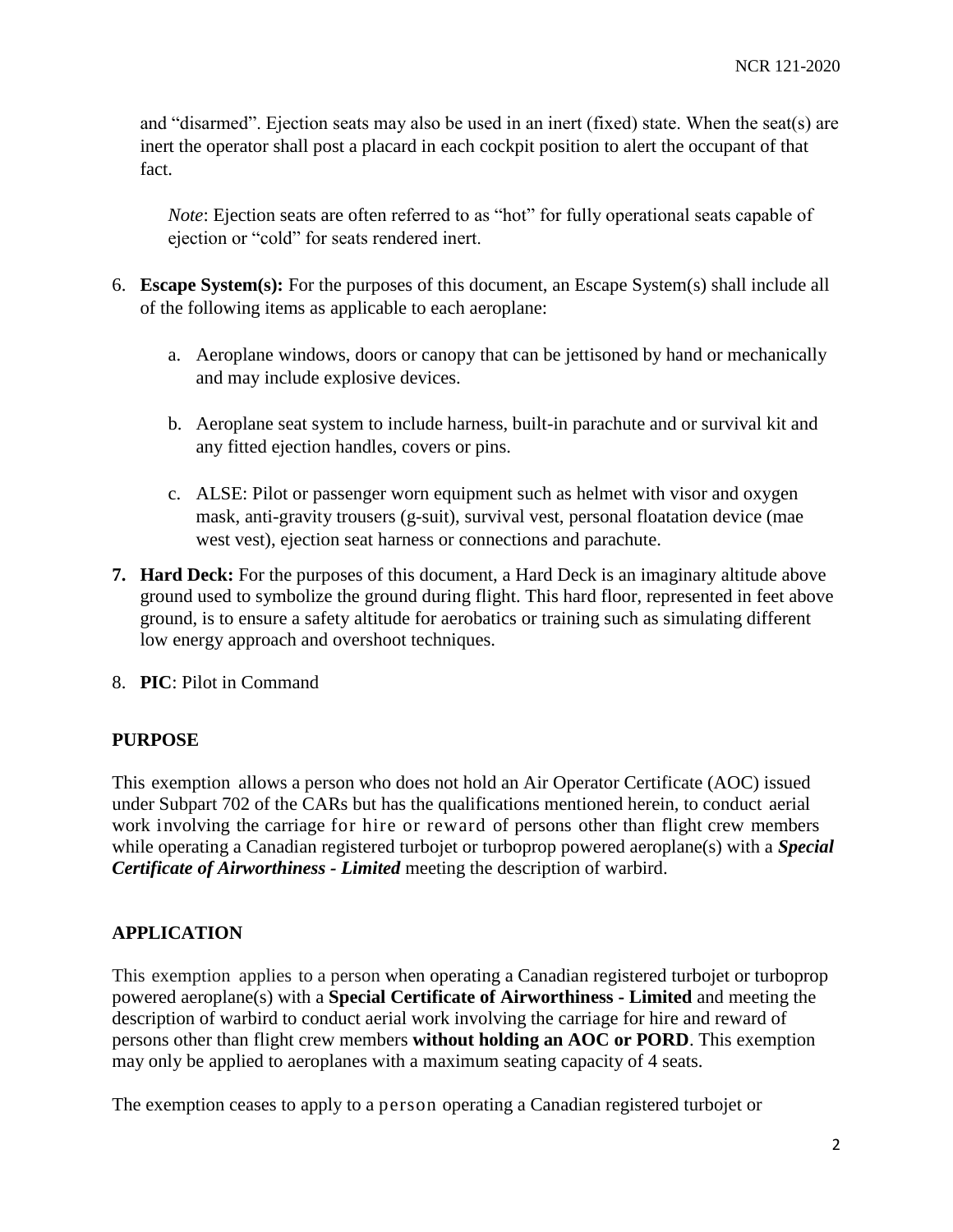turboprop powered warbird aeroplane(s) who breaches a condition of this exemption.

### **CONDITIONS**

This exemption is subject to the following conditions:

## **GENERAL:**

- 1. Individuals or museums operating aeroplanes under this exemption and their pilots henceforth referred to as "**the operator**" shall not engage in the transportation of passengers on a unit toll basis (fare per person), on point-to-point flights.
- 2. The "carriage of persons" is restricted to flights which take-off and land at the same aerodrome.
- 3. The operator shall maintain an accurate passenger manifest with name(s) of each passenger and their emergency contact information for each flight. The manifest shall be available to airport and or emergency agencies upon request.
- 4. The operator shall comply with all relevant provisions of the *Canadian Aviation Regulations* not specifically exempted under this exemption.
- 5. The operator shall maintain a list of registrations and serial numbers for all aeroplanes used for the carriage of persons.
- 6. The operator shall comply to the conditions specified on the Operating Conditions associated with the aeroplane's *Special Certificate of Airworthiness – Limited.*

#### **MAINTENANCE:**

- 7. All non-specialized maintenance shall be performed and released under the control of an approved maintenance organization with a rating appropriate to the work performed, or by the holder of an appropriately rated Aircraft Maintenance Engineer licence who holds a restricted certification authority issued by the Minister.
- 8. All specialized work shall be performed and released under the control of an approved maintenance organization with a rating appropriate to the work performed.
- 9. The aeroplane shall be maintained in accordance with a Maintenance Schedule submitted to and formally approved by Transport Canada.

### **IDENTIFICATION OF COMPANY PERSONNEL:**

10. Operators shall ensure that all crew members and ground crew are clearly identified by one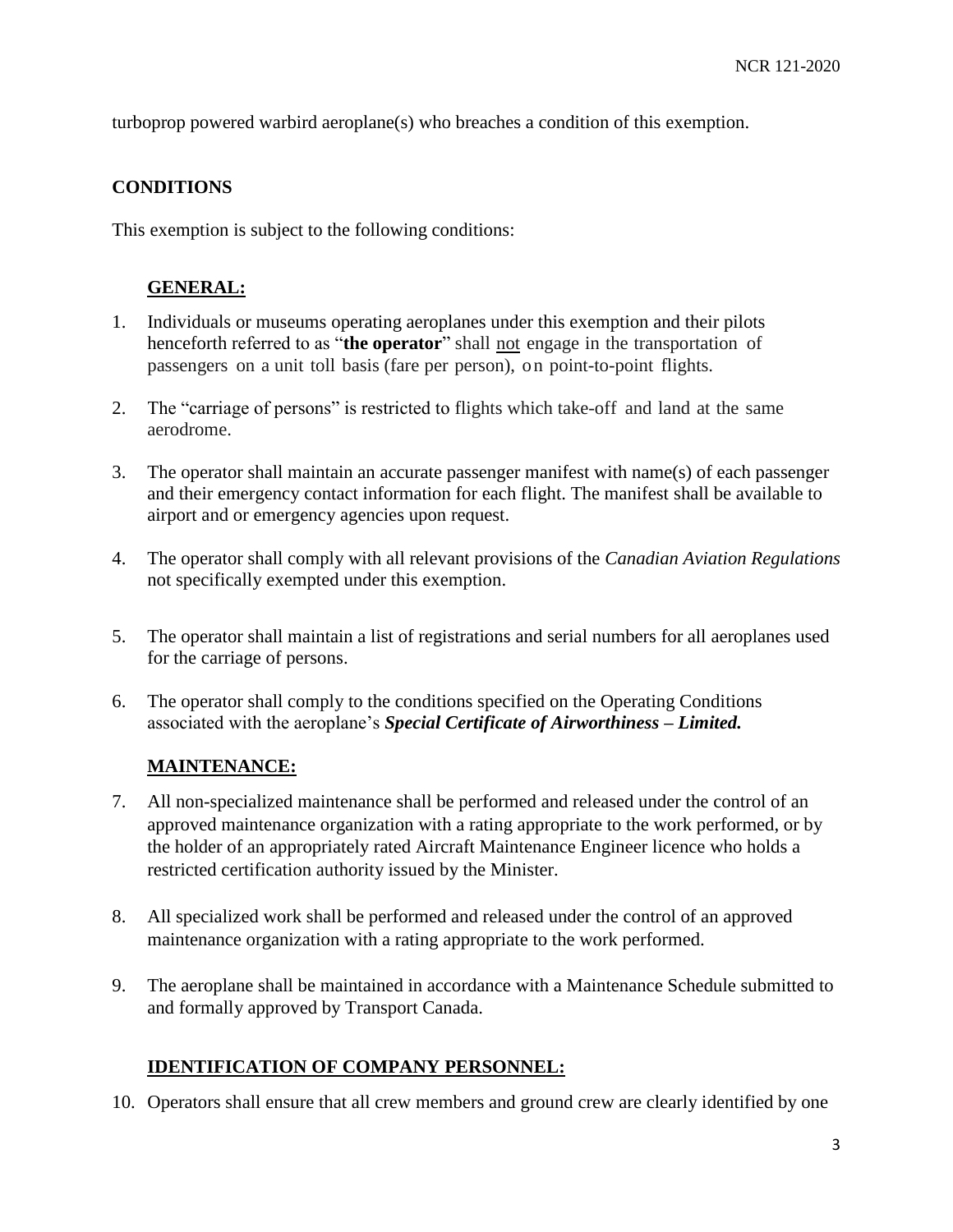of the following methods: Company uniforms, shirt, hat or nametag for passengers to easily identify them at any time of the flight experience operation.

#### **PASSENGER CONSENT:**

- 11. Operators shall ensure the passengers are thoroughly briefed on the intended flight, that they understand the associated risks and that they agree to the proposed flight plan.
- 12. Prior to each flight, the operator shall notify the passengers that the aeroplane is operated in accordance with Ministerial exemptions from the regulations established for Commercial Air Operators.
- 13. Passengers shall be made aware of the risk inherent in the activity and that there is a higher level of risk than that involved in flying on a modern commercial carrier and that this activity could result in serious injury or death.
- 14. The operator shall carry a copy of this exemption on board and shall offer passengers an opportunity to review the exemption prior to each flight.

## **MEDICAL:**

- 15. The operator shall ensure that passengers complete a medical declaration of fitness stating the individual(s) is capable of flying in a warbird aeroplane capable of high G manoeuvres and aerobatic flight.
- 16. As required, operators shall determine by measuring or weighing passengers as needed to ensure they meet any anthropometric restrictions of the specific aeroplane and related escape systems with either hot or cold seats.
- 17. For aeroplane equipped with a parachute or with a seat minimum or maximum weight limit, this declaration shall include a recorded weight of each passenger.
- 18. Consideration shall be given to how passengers would cope in case of an aeroplane abandonment or ground egress from the aeroplane and only those deemed capable of coping with egress procedures shall be allowed on board.
- 19. Operators shall refuse to fly any person they judge will not have the capacity to climb in or out of the aeroplane, cope with cramped entryway, restrictions of a compact seating area in a cockpit or cabin including harness, parachute straps and wearing a helmet and oxygen mask (as applicable).

### **AGE RESTRICTION:**

20. The operator shall restrict passengers to those 12 years of age and older, who meet the requirements of the medical conditions stated above and are capable of understanding the aeroplane safety features and the emergency procedures to be conveyed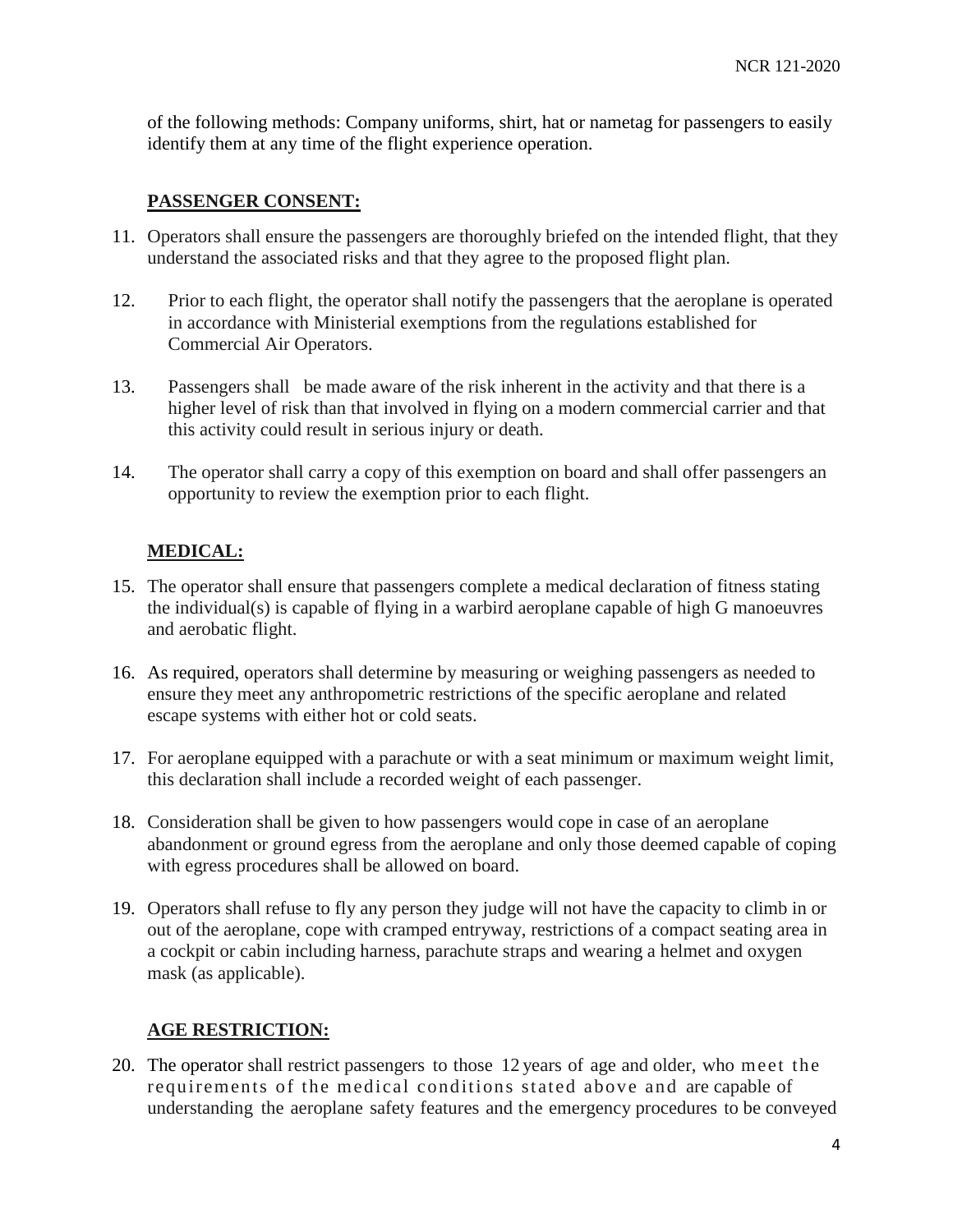to them during the pre-flight briefing.

- 21. Passengers 18 and over shall sign a waiver to confirm they understand the training they have received and the risks associated with flying in the aeroplane.
- 22. For passengers 12 to 17 years of age the operator shall ensure that an accompanying adult shadows the minor during all briefings and or training and that adult shall sign the waiver to confirm they are satisfied the minor understands and is able of coping with the requirements of the flight.

### **ESCAPE SYSTEM TRAINING PROGRAM (ESTP)**:

- 23. Pilots operating an aeroplane with a functional ejection seat (whether the seat is armed or not armed in flight) shall satisfactorily complete an ESTP meeting the points below.
- 24. The training shall be aeroplane and ejection seat make and model specific.

The ESTP training is valid until the first day of the thirteenth month after completion. The training and validity date shall be kept in the pilot file.

*Note*: An ESTP instructor who conducts a complete course of training required within this training program will be considered to have completed that course for his or her own training requirement with appropriate documentation.

- 25. These conditions are to be used as a minimum requirement when developing an ESTP as required by certain aeroplane's operating limitations. The conditions may also be used as a tool to evaluate the content of an operator's ESTP.
- 26. The pilot ESTP shall contain the following elements:
	- a. An ESTP revision control process, that may include a table of contents, log of revisions, and a List of Effective Pages (LEP);
	- b. Ejection seat training curricula; and
	- c. The ESTP shall contain a description of each training topic, including its objectives and standards with separate curricula for person(s) acting as PIC.
- 27. **Classroom Training**: The academic curriculum shall contain the following training topics as they relate to ejection seats or the act of ejecting for each training position:
	- i. Introduction/Ejection Philosophy.
	- ii. Operational Risk Management Planning and Public Safety.
	- iii. Review of Aeroplane Operating Limitations and Requirement for ESTP.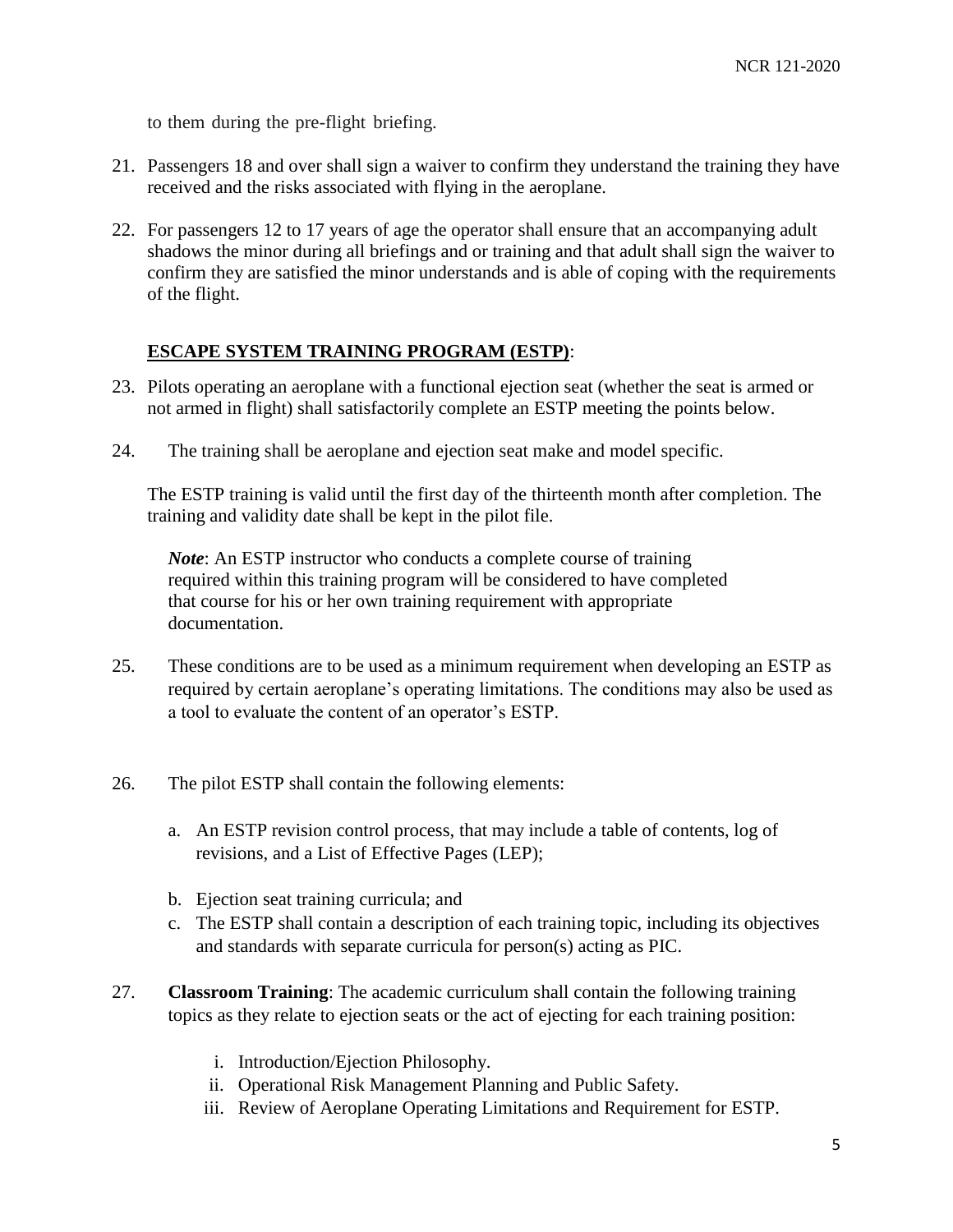- iv. Crew Resource Management.
- v. Single Pilot Resource Management.
- vi. Making the Ejection Decision and Human Factors.
- vii. Passenger Qualifications: Medical, Height, and Weight (if applicable).
- viii. Passenger Practical Aeroplane Safety Briefing.
- ix. Post-Ejection Communications and Survival, including Search and Rescue (SAR) considerations.
- x. Aeroplane-Specific Training. The aeroplane training specific to each make and model flown must include the following topics:
	- A. Overview of Ejection Seat system.
	- B. Ejection sequence through to touchdown.
	- C. Operational limitations and ejection envelope: altitude, attitude, and speed.
	- D. Allowable heights and weights for occupants (if applicable).
	- E. Aeroplane and seat markings.
	- F. Ejection seat controls/features/safety devices.
	- G. Ejection seat arming/safe procedures.
	- H. Ejection seat preflight and strap-in procedures.
	- I. Emergency procedures requiring ejection.
	- J. Ejection seat egress and emergency ground egress procedures.
	- K. Body position for ejection.
	- L. Ejection system failures.
	- M. Parachute system, harness, buckles and controls.
	- N. Manual bailout procedures (if applicable).
	- O. Post-ejection procedures, including common parachute malfunctions and ground hazards.
	- P. Possible injuries typically caused by ejection.
- 28. Pilots operating an airplane without serviceable ejection seats but equipped with a parachute shall satisfactorily complete an ESTP meeting the points below:
- 29. The training shall be aeroplane and parachute make and model specific.

The ESTP training is valid until the first day of the thirteenth month after completion. The training and validity date shall be kept in the pilot file.

*Note*: An ESTP instructor who conducts a complete course of training required within this training program will be considered to have completed that course for his or her own training requirement with appropriate documentation.

These conditions are to be used as a minimum requirement when developing an ESTP as required by certain aeroplane's operating limitations. The conditions may also be used as a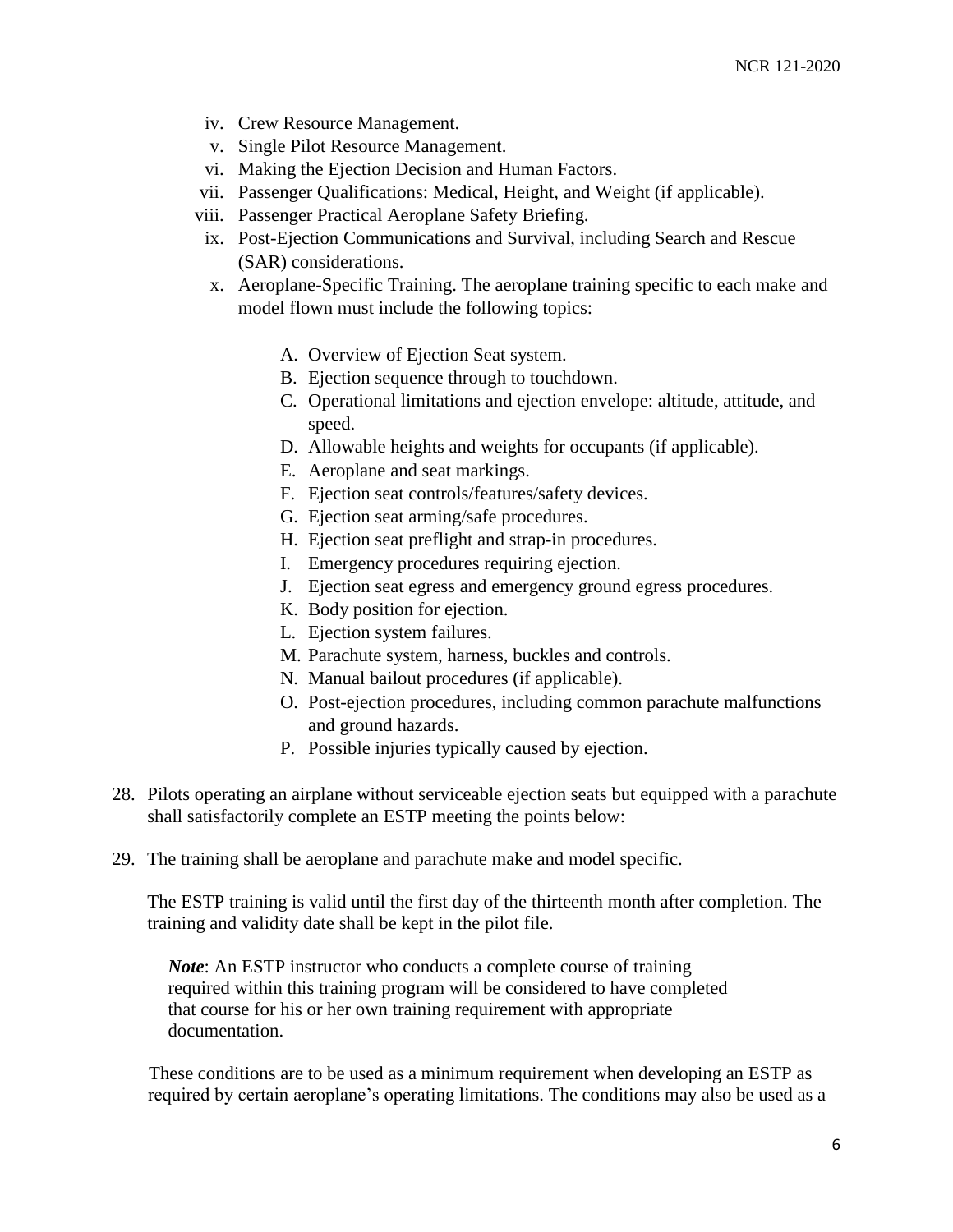tool to evaluate the content of an operator's ESTP.

- 30. The ESTP shall contain the following elements:
	- a. An ESTP revision control process, that may include a table of contents, log of revisions, and a List of Effective Pages (LEP);
	- b. The ESTP shall contain a description of each training topic, including its objectives and standards with separate curricula for person(s) acting as PIC.

**Classroom Training**: The academic curriculum must contain the following training topics as they relate to the act of ejecting for each training position:

- i. Introduction/Bailout Philosophy.
- ii. Operational Risk Management Planning and Public Safety.
- iii. Review of Aeroplane Operating Limitations and Requirement for ESTP.
- iv. Crew Resource Management.
- v. Single Pilot Resource Management.
- vi. Making the Bailout Decision and Human Factors.
- vii. Passenger Qualifications: Medical, Height, and Weight (if applicable).
- viii. Passenger Practical Aeroplane Safety Briefing.
- ix. Post Bailout Communications and Survival, including Search and Rescue (SAR) considerations.
- x. Aeroplane-Specific Training. The aeroplane training specific to each make and model flown must include the following topics:
	- A. Overview of canopy system.
	- B. Bailout sequence through to touchdown.
	- C. Operational limitations and bail-out envelope: altitude, attitude, and speed.
	- D. Allowable heights and weights for occupants (if applicable).
	- E. Aeroplane and seat markings.
	- F. Emergency procedures requiring bailout.
	- G. Seat egress and emergency ground egress procedures.
	- H. Parachute system, harness, buckles and controls
	- I. Manual bailout procedures.
	- J. Post-bailout procedures, including common parachute malfunctions and ground hazards.
	- K. Possible injuries typically caused by bailout.

#### **BRIEFINGS:**

31. Aeroplane with *serviceable ejection seat*: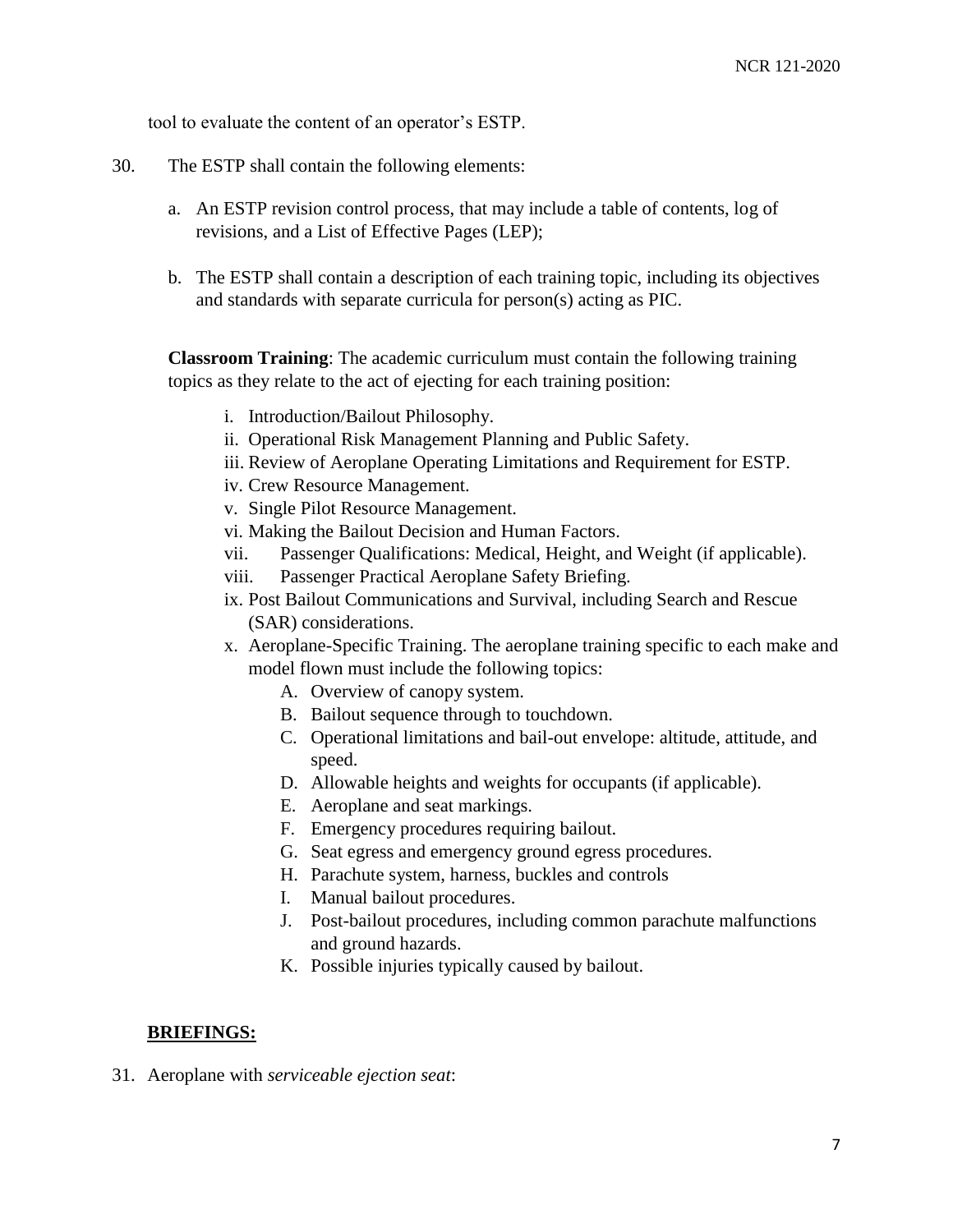The following practical aircraft safety briefing items required for a passenger briefing prior to every flight are listed below. Passenger briefing shall be completed by a pilot who has completed the classroom training, including aircraft-specific training, for that aircraft and must include these topics:

- a. Overview of the Ejection System.
- b. Aircraft and Seat Markings.
- c. Ejection Sequence.
- d. Ejection Seat Controls/Features/Safety Devices.
- e. Ejection Seat Arming/Safe Procedures.
- f. Strap-In.
- g. Ejection Seat Egress and Emergency Ground Egress.
- h. Body Position for Ejection.
- i. Ejection Seat Failure and Manual Bailout (if applicable).
- j. Post Ejection Procedures.
- k. Injuries Typically Caused by Ejection.
- l. Coordination, Communications, and Communications Failure Procedures.

Standard of Completion:

Passengers shall understand the basic concept of the ejection system and be able to perform an ejection under normal supervision.

#### 32. Aeroplane *without serviceable ejection seat but equipped with parachute*:

The following practical aircraft safety briefing items required for a passenger briefing prior to every flight are listed below. Passenger briefing shall be completed by a pilot who has completed the classroom training, including aircraft-specific training, for that aircraft and must include these topics:

- a. Overview of the Canopy System.
- b. Aircraft and Seat Markings.
- c. Bailout Sequence.
- d. Strap-In.
- e. Seat Egress and Emergency Ground Egress.
- f. Bailout procedure.
- g. Post Bailout Procedures.
- h. Injuries Typically Caused by Bailout.
- i. Coordination, Communications, and Communications Failure Procedures.

Standard of Completion:

Passengers shall understand the basic concept of the Bailout procedure and be able to perform a bailout under normal supervision.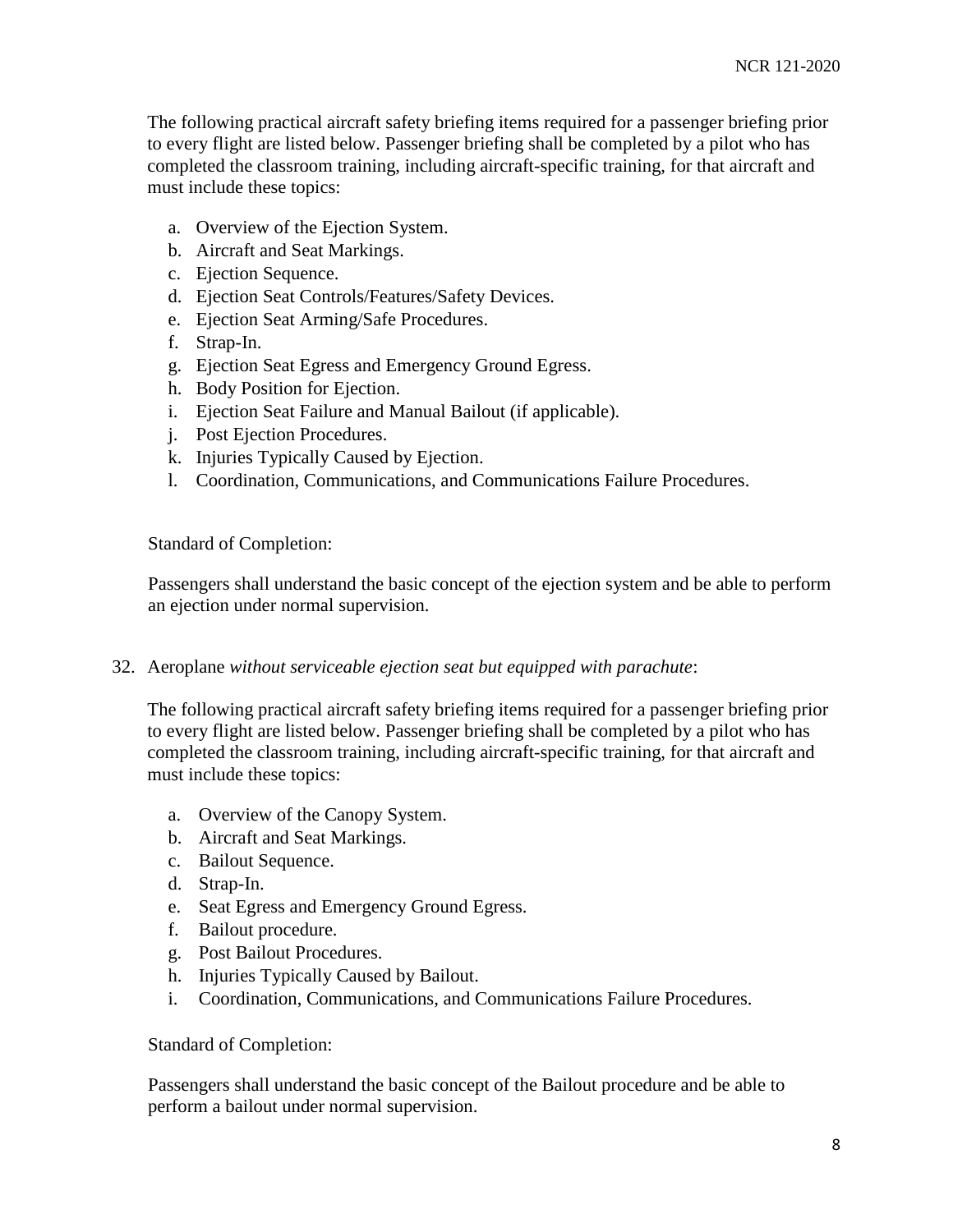- 33. In addition to the requirements of section 602.89 of the *Canadian Aviation Regulation* and the ESTP, passengers shall be briefed by the pilot flying with them or a designated and qualified person to conduct such briefings prior to each flight on the following items (as applicable);
	- Duration of flight
	- Proposed geographic area and route for the flight
	- Proposed maneuvers to be flown
	- Use or restrictions for their personal photographic equipment or smart phones
	- Aviation Life Support Equipment (ALSE) flying suit, helmet, and oxygen mask. If oxygen masks are worn the operator shall ensure the passenger(s) know how to remove the mask during flight to use an airsickness bag.
	- The location of airsickness bags and where to stow the bag after use.
	- Proper footwear such as full coverage shoes or leather boots and gloves. Footwear that allows portions of the feet to be exposed, have high heels or are too loose in case of emergency egress shall not be worn.
	- Flight physiology: effects of G (gravity) and teach the AGSM (anti-G straining manoeuvres).
	- Aeroplane entrances, emergency exits, ladder and canopy functions.
	- Seating locations, brace positions or procedures for feet and hands in case of an emergency landing or aircraft abandonment if not covered in ESTP ground training.
	- Aeroplane's aural or light signals and any hand signals in case of emergency.
	- Procedure to follow for ground egress.
- 34. For formations flights, the operator shall conduct a briefing prior to each flight to include all normal pre-flight considerations and ensure the briefing includes, but is not limited to, the following:
	- Formation or aeroplane call sign / formation position / crew + passenger assignments.
	- Formation procedures for joint-up / formation changes and break up for landing
	- Formation calls / hand signals.
	- Procedure for passengers to communicate with the crew without interfering with pilot(s).
	- Knock-it-off call / signal for emergencies.
	- Emergency recovery procedures / formation break up procedure / safe altitudes & headings.
	- Briefing of route and areas to be avoided (built-up areas).
	- Camera aeroplane location and procedures (as applicable).

### **AEROPLANE ORIENTATION:**

35. As necessary, the operator shall conduct cockpit or cabin orientation to include aeroplane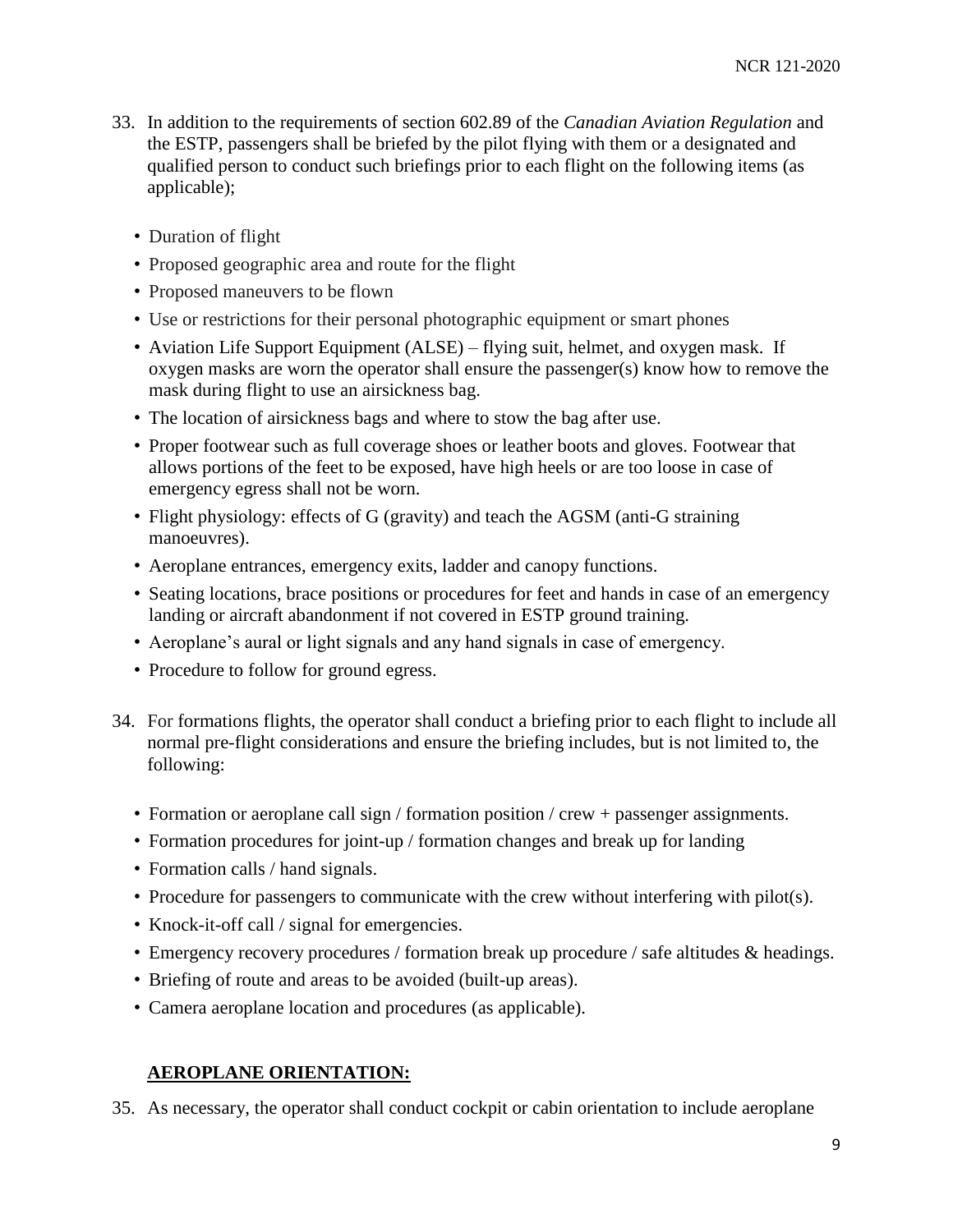steps, canopy procedures and review ESTP portion for seat harness system, parachute harness, seat functions.

- 36. The orientation shall include verbal or hand signal procedures to abandon or egress from the aeroplane. As such passengers shall be requested to repeat these signals as part of the orientation to satisfy the operator that they understand the signals.
- 37. For any aeroplane fitted with ejection seat and parachute, a ground based platform with a seat, harness, parachute and flight gear may be used to teach the equipment and associated emergency drills only if the seat and systems are identical to the aeroplane.
- 38. The passenger(s) shall demonstrate successful egress from the aeroplane on their own within 20 seconds.
- 39. The operator shall conduct flight control and intercom familiarization for passengers in a cockpit seat with flight controls. This shall instruct the passenger(s) on the protocol of "You Have Control – I Have Control" as well as instructing passengers of a safe place to rest their hands and feet or handhold locations during flight.

## **PILOT TRAINING & QUALIFICATIONS RECORDS:**

- 40. The PIC shall hold at least a commercial pilot licence and a valid Cat I medical certificate.
- 41. **Pilot experience -** The PIC shall have the experience level listed below as appropriate for the aeroplane to be flown:

|  |  | 1. For Turbojet or Turboprop Aeroplane MMO of .80Mach or less: |  |  |  |  |
|--|--|----------------------------------------------------------------|--|--|--|--|
|  |  |                                                                |  |  |  |  |

|                                        | <i>*</i> Total<br>Time | *Time as<br><b>PIC</b> | In Category<br>& Class | Time in Jet<br>Fighter/Trainer | PIC<br>On Type |
|----------------------------------------|------------------------|------------------------|------------------------|--------------------------------|----------------|
| <b>Basic Requirement</b>               | 1500                   | 250                    | 100                    | 10                             |                |
| <b>Alternate</b><br><b>Requirement</b> | 1000                   | 250                    | 100                    | 15                             | 10             |
| <b>Alternate</b><br>Requirement        | 750                    | 250                    | 100                    | 25                             | 15             |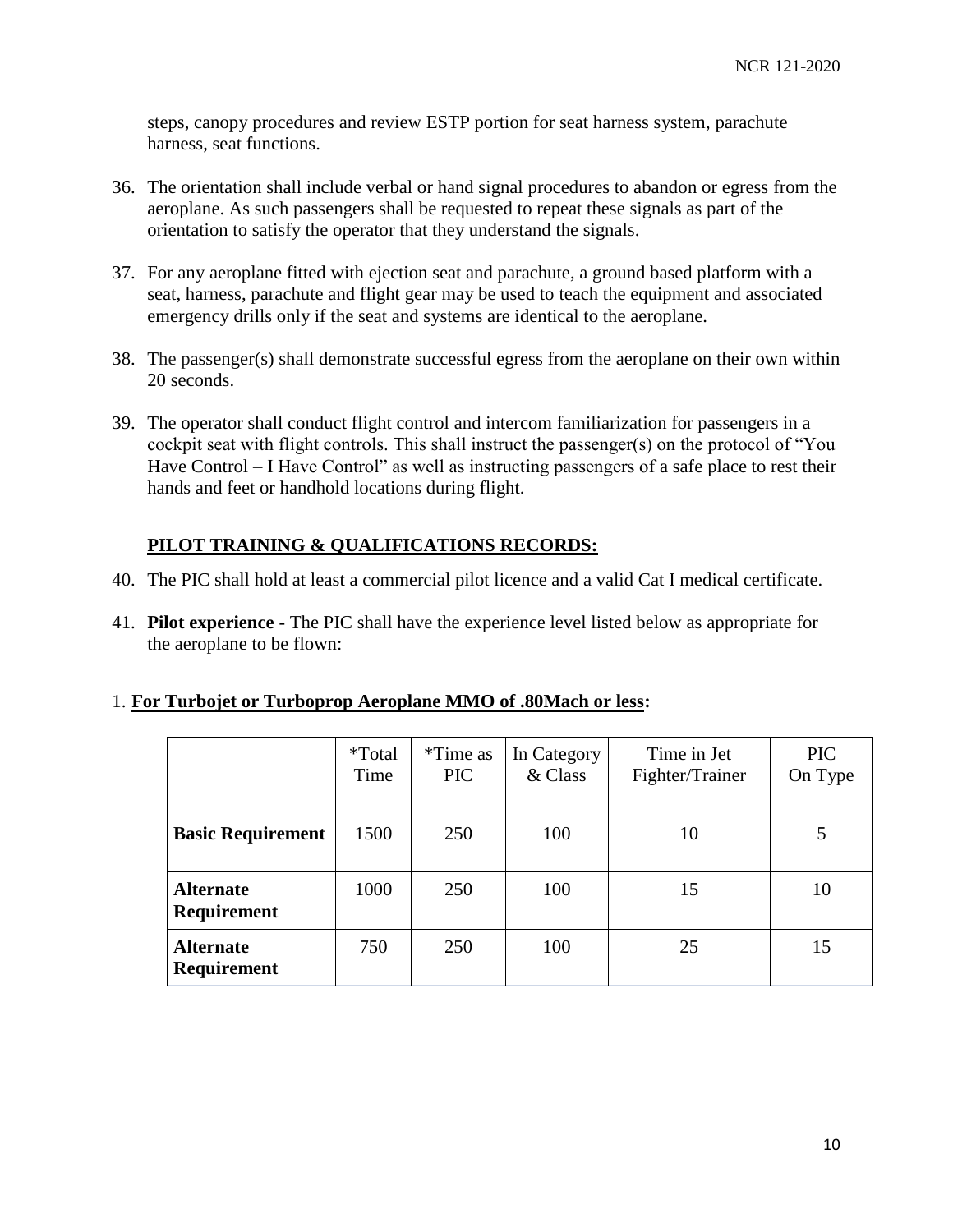|                          | <i>*</i> Total<br>Time | PIC | <i>*</i> Time as $ $ In Category $\&$<br>Class | Time in Jet<br>Fighter/Trainer | <b>PIC</b><br>On Type |
|--------------------------|------------------------|-----|------------------------------------------------|--------------------------------|-----------------------|
| <b>Basic Requirement</b> | 1500                   | 250 | 100                                            | 500                            |                       |

### 2. **For Turbojet or Turboprop Aeroplane MMO between .80Mach and .99 Mach:**

**NOTE:** For every 1000hrs Total Time in excess of the 1500hrs Total Time Basic Requirement, a pilot may decrease the 500hrs Time in Jet Fighters/Trainer requirement by 100hrs. However, the Time in Jet Fighter/Trainer shall not be decreased below 100hrs.

### **For Turbojet Aeroplane with an MMO greater than .99Mach:**

All pilot shall be individually approved by TC following a Risk Assessment in accordance with current TC Safety Management System guidelines.

- 42. Pilots shall maintain the following currency minimums on the specific type of aeroplane to be flown:
	- a. Complete an annual proficiency check flight; and
	- b. Have 5 hours in the past 12 months; and
	- c. Have at least 1 flight and 3 takeoffs and landings in the past 90 days.
- 43. To fly formation flights under this exemption pilots shall satisfy one of the following qualifications:
	- a. Have graduated from military pilot training to wings standard, or
	- b. Hold Formation Credential issued by FAST or FFI in accordance with their FAAaccepted formation program, or
	- c. Hold a Formation SAC issued by TCCA or the FAA based on recommendation of the International Council of Airshows in accordance with their TCCA/FAA accepted ACE manual.
- 44. Every PIC in the formation shall have flown at least one Formation sortie in the previous 90 days.
- 45. Every PIC in the formation shall have completed a periodic formation check flight within the previous 24 months.
- 46. The operator shall maintain a list of pilot qualifications and annual training in accordance with the conditions of this exemption. The list shall consist of at least the following information: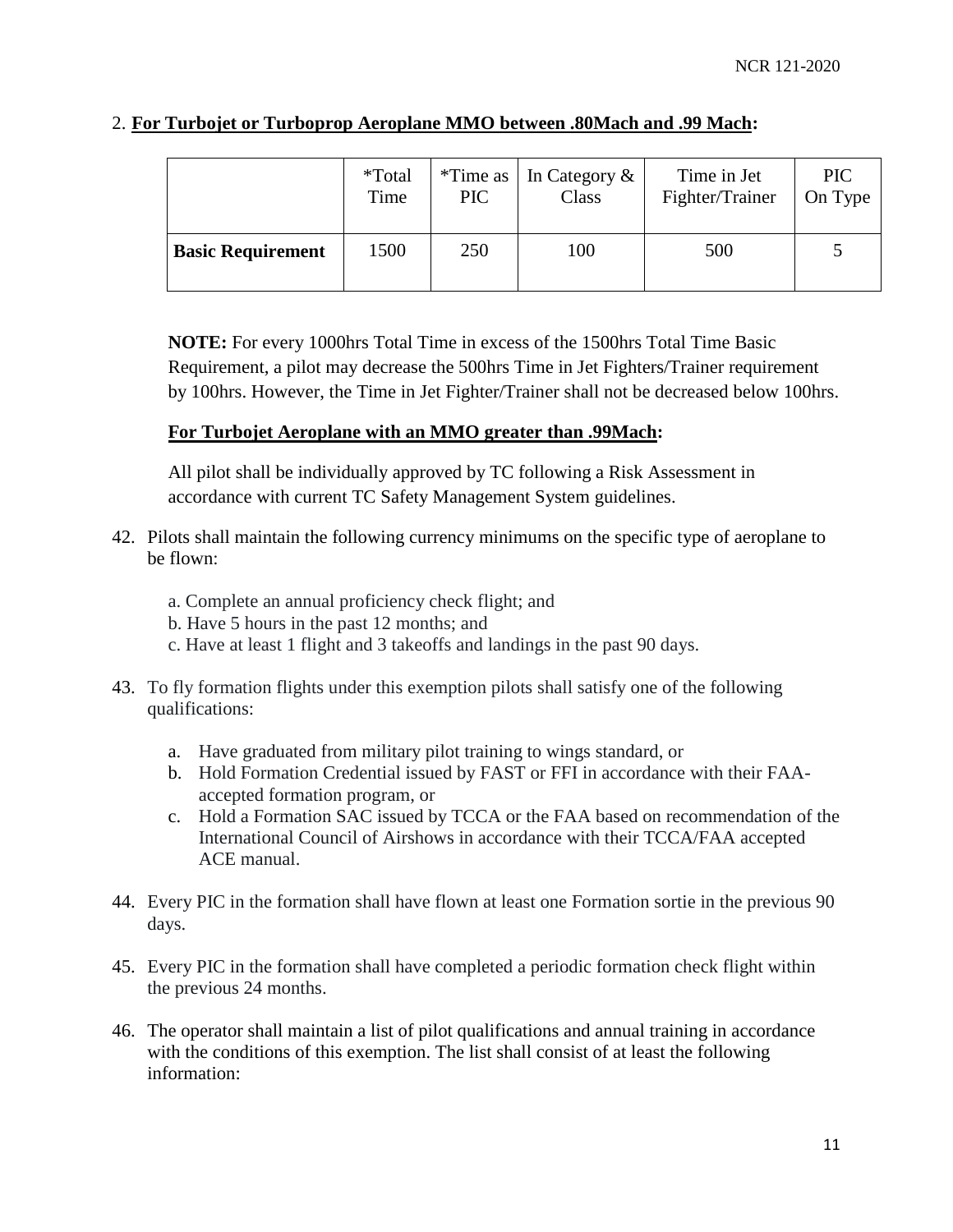- Pilot name
- Pilot licence and medical showing validity dates
- Summary of hours showing evidence of meeting the required experience minimums.
- TC validation for any lower experience minimums than those specified in this document.
- F.A.S.T. card qualification of organization equivalent (formation pilots only)
- 47. The operator shall comply with their own Company Operations Manual should they elect to write one, any Standard Operating Procedures and the Aeroplane Flight Manual, accepted procedures or their own state restrictions for the type if those are more restrictive than this exemption.
- 48. The operator shall ensure that all pilots conduct "*Annual*" proficiency training in their type or category of aeroplane and are current in their type or category of aeroplane used for the carriage of persons.
- 49. Annual Proficiency Pilot Training shall include but is not limited to;
	- An open book examination with a minimum of 25 questions, reviewed and corrected to 100%, on aeroplane systems and limitations, normal and emergency procedures, *ESTP*, owner or organization procedures for the carriage of persons.
	- Training flight(s) to ensure proficiency with a qualified pilot on aeroplane type or category, as designated by the Operator to review normal, abnormal and emergency procedures in accordance with the AFM (Aeroplane Flight Manual) or accepted procedures for the aeroplane.
	- High performance manoeuvres such as aerobatics, overhead breaks and closed patterns to proficiency.
	- Formation flight training and currency in accordance with international organization Formation and Safety Team (F.A.S.T.) training or organization equivalent SOP.
	- *Older turbojet with centrifugal compressor engines have limited performance and slow throttle response. Proper energy management and throttle settings must be taught to new pilots.*

Pilots new to these types of turbojet engines shall see a safe demonstration of a shallow approach with low energy, low power settings to balked landing and overshoot to imaginary runway at altitude. (demonstrations and training shall use a hard deck of at least 1000' above ground) on each type to be flown.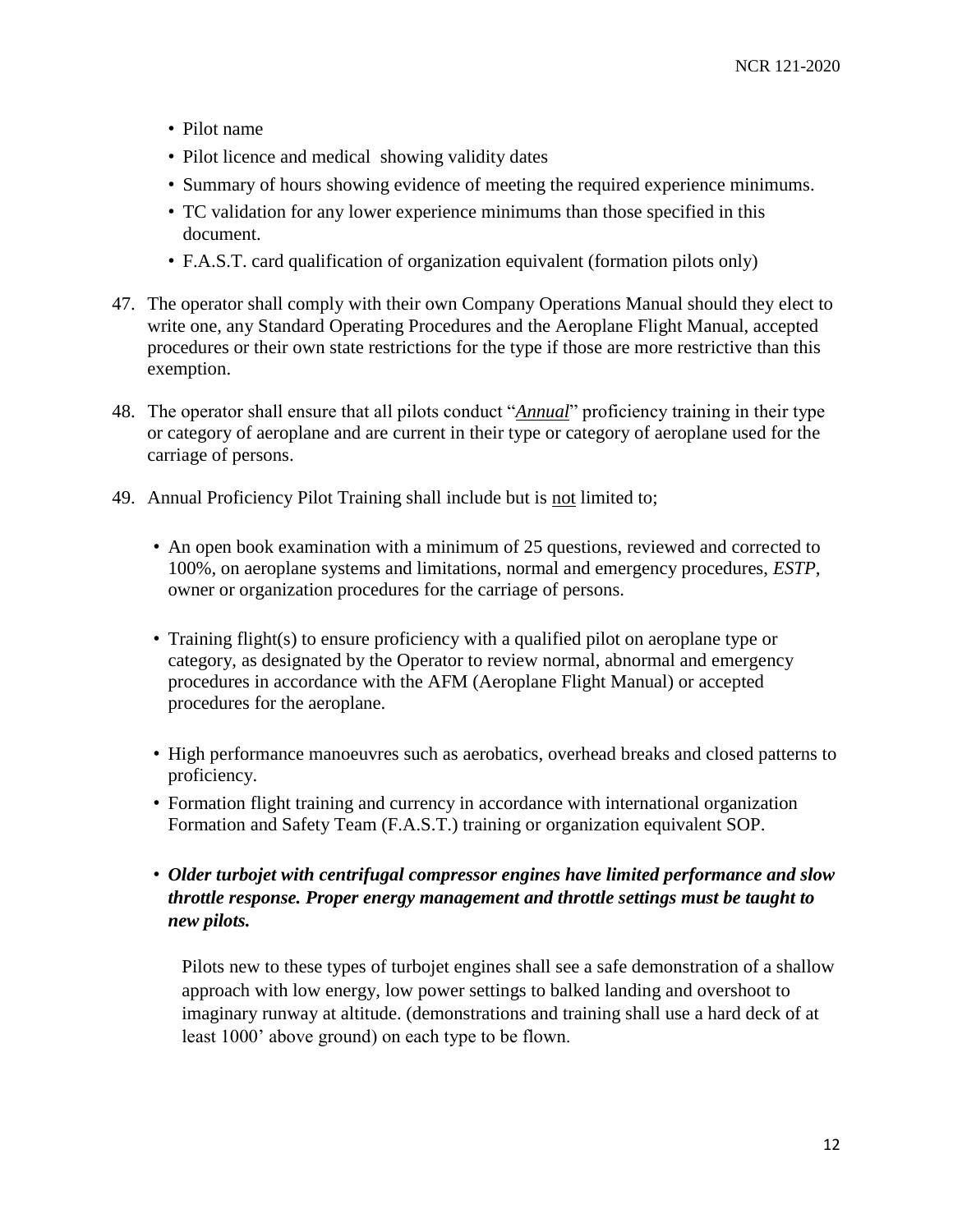Following a demonstration, new pilots shall fly the manoeuvres from a suitable altitude to an imaginary runway hard deck prior to continuing with training for approaches, balked landings, overshoots and touch and goes, to an actual runway.

*Note*: While this training is mandatory for pilots on initial training for turbojets equipped with a centrifugal compressor, it is strongly recommended for all pilots of such airplanes on an annual basis.

- 50. The operator shall ensure that initial, annual and recurrent training program conducted in different category and type of aeroplane due to lack of full dual controls or limited availability of a specific type of aeroplane is submitted in writing to Transport Canada for approval prior to conducting passenger flights.
- 51. The operator shall record initial, annual and recurrent training for each pilot and a summary of training for each pilot with validity dates shall be made available to the Minister upon request. These records shall be retained for a period of 2 years minimum.

### **PLACARDS:**

52. The operator shall display a placard affixed next to the passenger entrance of the aeroplane which states:

#### **WARNING**

## **YOU FLY IN THIS AIRCRAFT AT YOUR OWN RISK. THIS AIRCRAFT DOES NOT COMPLY WITH INTERNATIONALLY RECOGNIZED STANDARDS.**

#### **AVIS**

# **VOUS VOLEZ À BORD DE CET AÉRONEF À VOS PROPRES RISQUES. CET AÉRONEF N'EST PAS CONFORME AUX NORMES RECONNUES À L'ÉCHELLE INTERNATIONALE.**

53. The operator shall display a placard marking each door, panel or canopy with clear instructions for unlocking, locking, closing, opening or jettisoning as appropriate.

#### **FLIGHT RESTRICTIONS:**

54. The carriage of external stores is prohibited with the exception of external fuel tanks and properly mounted camera systems such as GoPro or Garmin VIRB.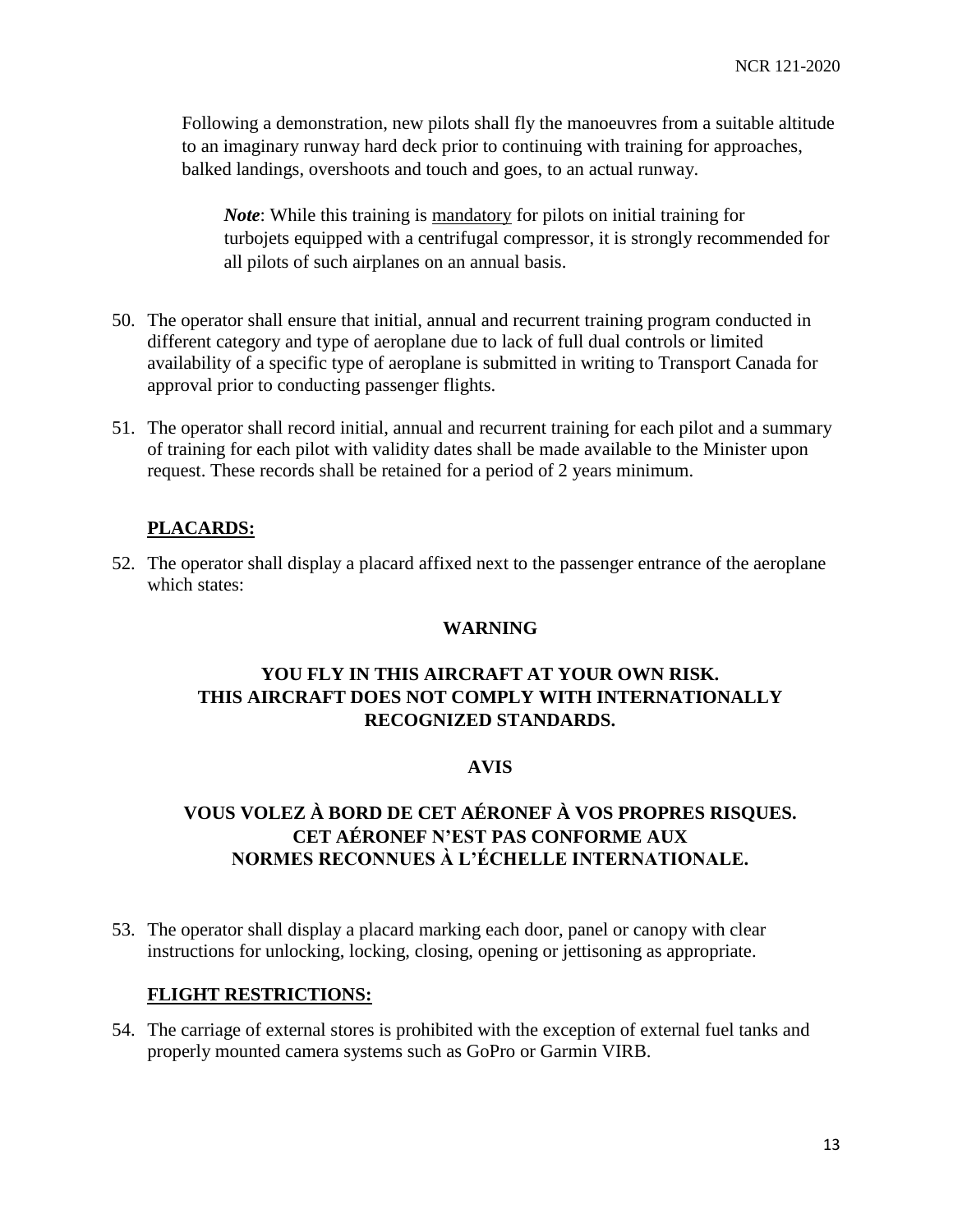- 55. Unless the aeroplane is equipped for IFR flight and the pilot is suitably qualified, the flight shall be restricted to VFR operations.
- 56. For IFR equipped aeroplane with a suitably qualified pilot, IFR operations can be conducted to VFR-On-Top. These flights are limited to VFR weather for departure, arrival and alternate.
- 57. Flights below 1000 feet above ground level shall not be conducted unless for takeoff, landing or an emergency.
- 58. Aerobatic manoeuvres shall not be conducted below 3000 feet above ground or over built up areas.
- 59. At airports with air traffic control facilities, pilots may perform overhead breaks and closed patterns with ATC coordination and approval only. At uncontrolled airports pilots may perform overhead breaks and closed patterns only if they can ascertain that no conflict exists with other aircraft operating in the vicinity of that airport.
- 60. The operator shall ensure that the runway length conforms to the requirements specified in the aeroplane flight manual, or equivalent performance documentation or in accordance with the normal operations for the type for take-off and landing. The operator shall calculate distances for each flight and record this information for runways used.
- 61. Formation flights shall be conducted in accordance with the reference points, aircraft spacing and procedures/policies specified in the documentation provided by the organization who has issued the formation credentials.
- 62. Formation aeroplanes shall not fly closer than 1/2 wing span away from each other.
- 63. Formation aerobatic flights shall not be conducted with paying passengers.
- 64. Formations flights shall not exceed 4 aeroplanes plus a camera aeroplane. The camera aeroplane shall maintain a safe distance to ensure there is no conflict with any formation aeroplane that may need to pull out of formation for emergencies.

#### **AERODROME OPERATION:**

- 65. Operators shall respect any and all airport/aerodrome specific procedures for having passengers on the movement area.
- 66. Passenger(s) shall be escorted by the pilot or a trained representative at all times while on the aerodrome movement area.
- 67. When Crash Fire Rescue (CFR) services are located at the intended airport of operation, operators shall supply the CFR crews with an Extraction Package for each type of aeroplane flown. Such package shall consist but not be limited to the following information: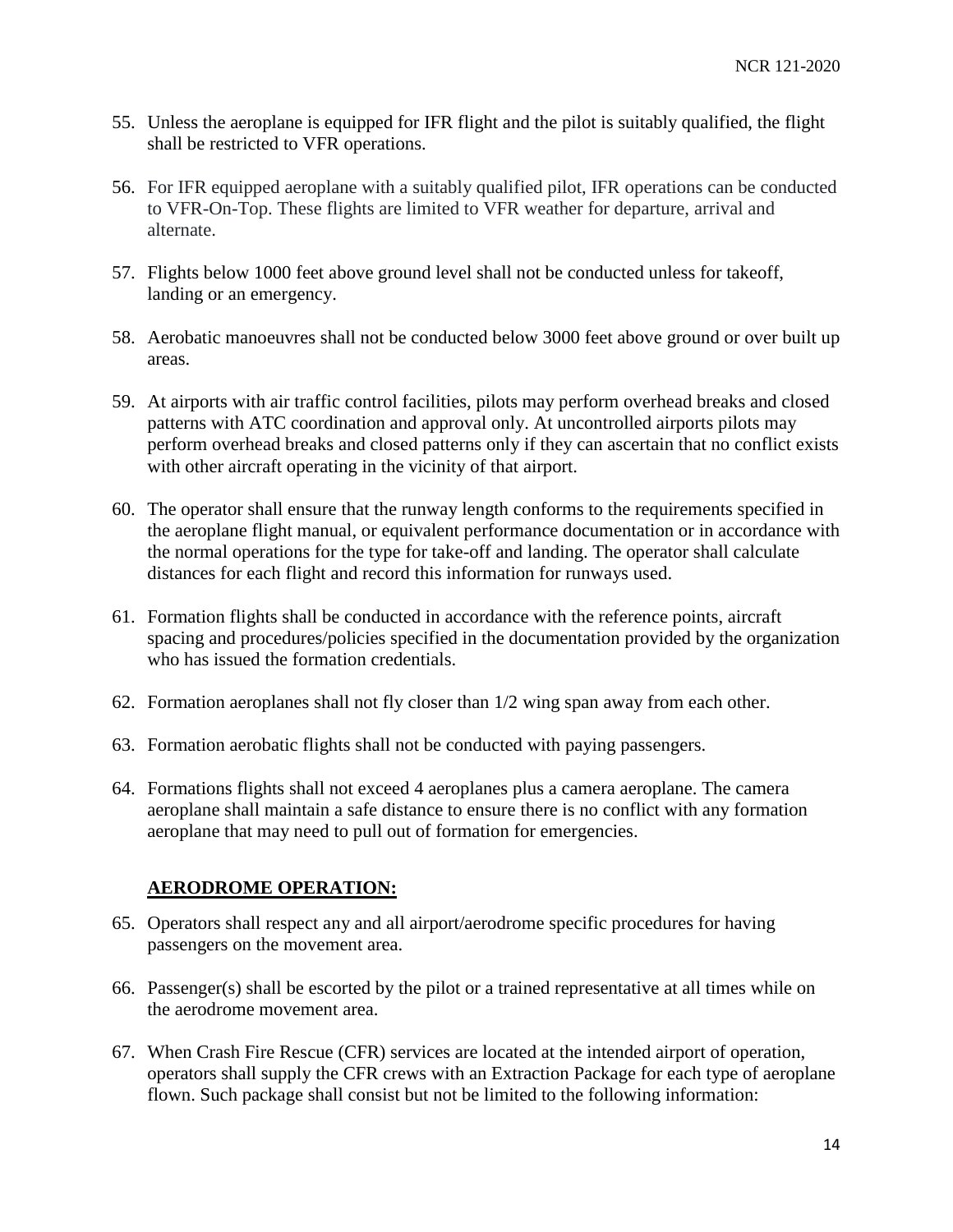- A diagram denoting exits and seating areas on the aircraft including any bulkheads which may separate seating sections.
- Instructions on how to operate the emergency exits/canopy
- Seat mechanisms and seatbelt operations
- Instructions on how to fight fire
- Location and type of hazardous fluids/material in the aeroplane.
- 68. This exemption is only valid in Canadian airspace unless accompanied by specific approval in writing from another state's aviation authority. At no times shall the operations outside of Canada exceed 3 calendar months in any calendar year.

### **VALIDITY**

The exemption is valid until the date on which the exemption is cancelled by the Minister in writing where he is of the opinion that it is no longer in the public interest or that it is likely to adversely affect aviation safety or security.

### **CANCELLATION CLAUSE**

Exemption NCR-021-2016 from paragraph 700.02(2)(a) of CARs issued on May 12, 2016 to a person operating a warbird or historical aircraft and which does not hold an AOC issued under subpart 702 of the CARs, by the Director General, Civil Aviation on behalf of the Minister of Transport is hereby cancelled because it is in the opinion of the Minister that is no longer in the public interest or is likely to adversely affect aviation safety or security.

**DATED** atOttawa, Ontario,Canada this 30 th of April 2021, on **behalf of the Minister of Transport.**

Jaka Clin

Nicholas Robinson Director General Civil Aviation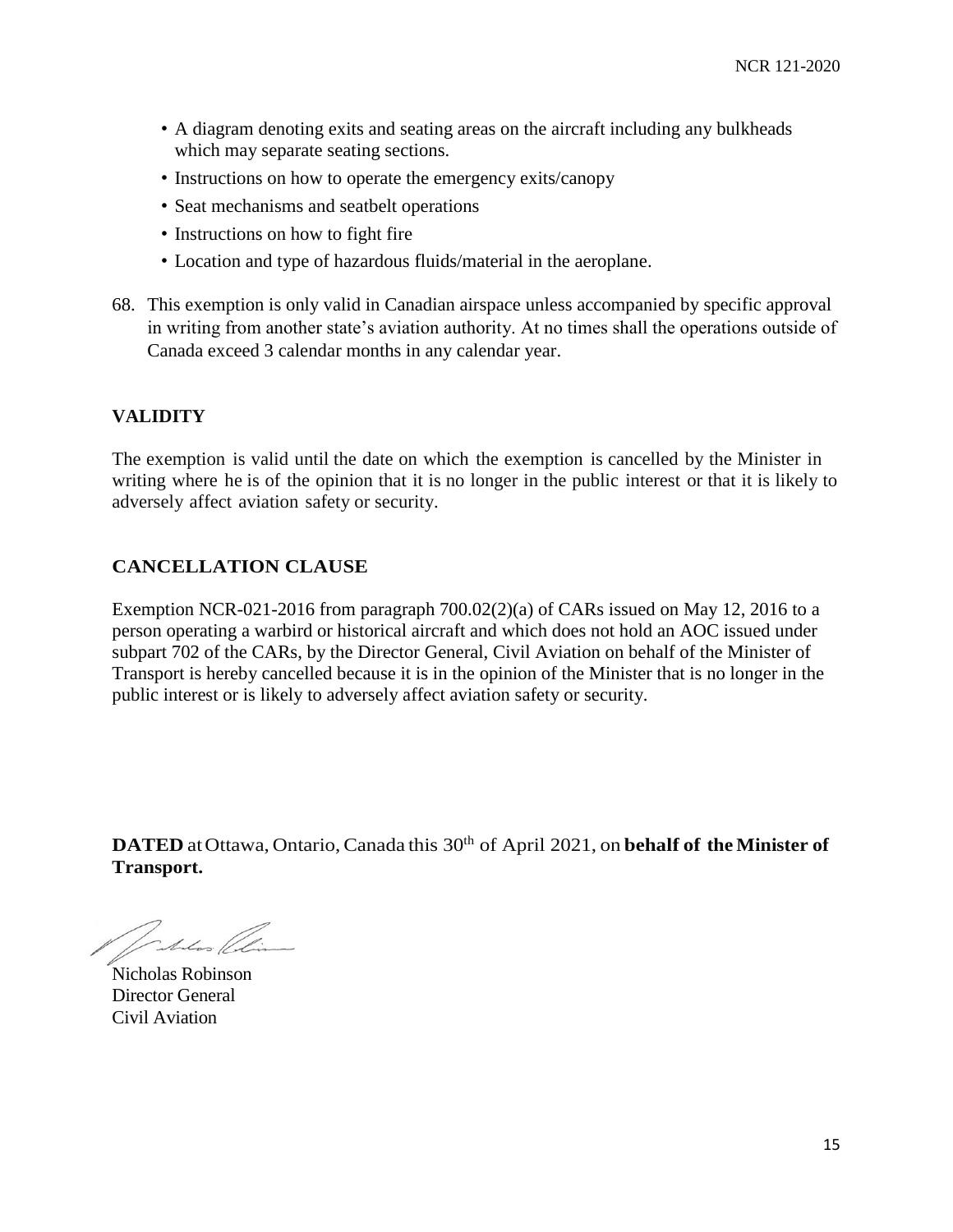### **APPENDIX A**

#### **Pertinent provisions of the** *Canadian Aviation Regulations*

#### CAR 700.02 REQUIREMENTS FOR AIR OPERATOR CERTIFICATE

700.02 (1) No person shall operate an air transport service unless the person holds and complies with the provisions of an air operator certificate that authorizes the person to operate that service.

(2) Subject to subsections (3) and (4), no person shall, unless the person holds and complies with the provisions of an air operator certificate that authorizes the person to do so, operate an aeroplane or helicopter to conduct aerial work involving

#### *(a) the carriage on board of persons other than flight crew members;*

- (b) the carriage of helicopter Class B, C or D external loads;
- (c) the towing of objects; or
- (d) the dispersal of products.

(3) A person who does not hold an air operator certificate may conduct aerial work involving the dispersal of products if

(a) the person is a farmer;

(b) the person owns the aeroplane that is used to disperse the products;

(c) the products are dispersed for agricultural purposes; and

(d) the dispersal of the products takes place within 25 miles of the centre of the person's farm.

(4) A person who holds a flight training unit operator certificate may conduct aerial work involving the carriage of persons other than flight crew members on board a single-engined aircraft if

(a) the pilot-in-command is the holder of a valid flight instructor rating in the appropriate category of aircraft;

(b) the aircraft is operated in day VFR flight;

(c) there are no more than nine passengers on board; and

(d) the flight is conducted for the purpose of sightseeing operations.

(5) Despite subsections (1) and (2), a person who does not hold an air operator certificate may operate an air transport service, or operate an aeroplane or helicopter to conduct aerial work involving the transport of passengers or goods, if:

(a) the person holds a private operator registration document;

(b) the person operates the air transport service or conducts the aerial work under a management agreement with another person who has transferred to that person legal custody and control of the aeroplane used to operate the service or to conduct the work;